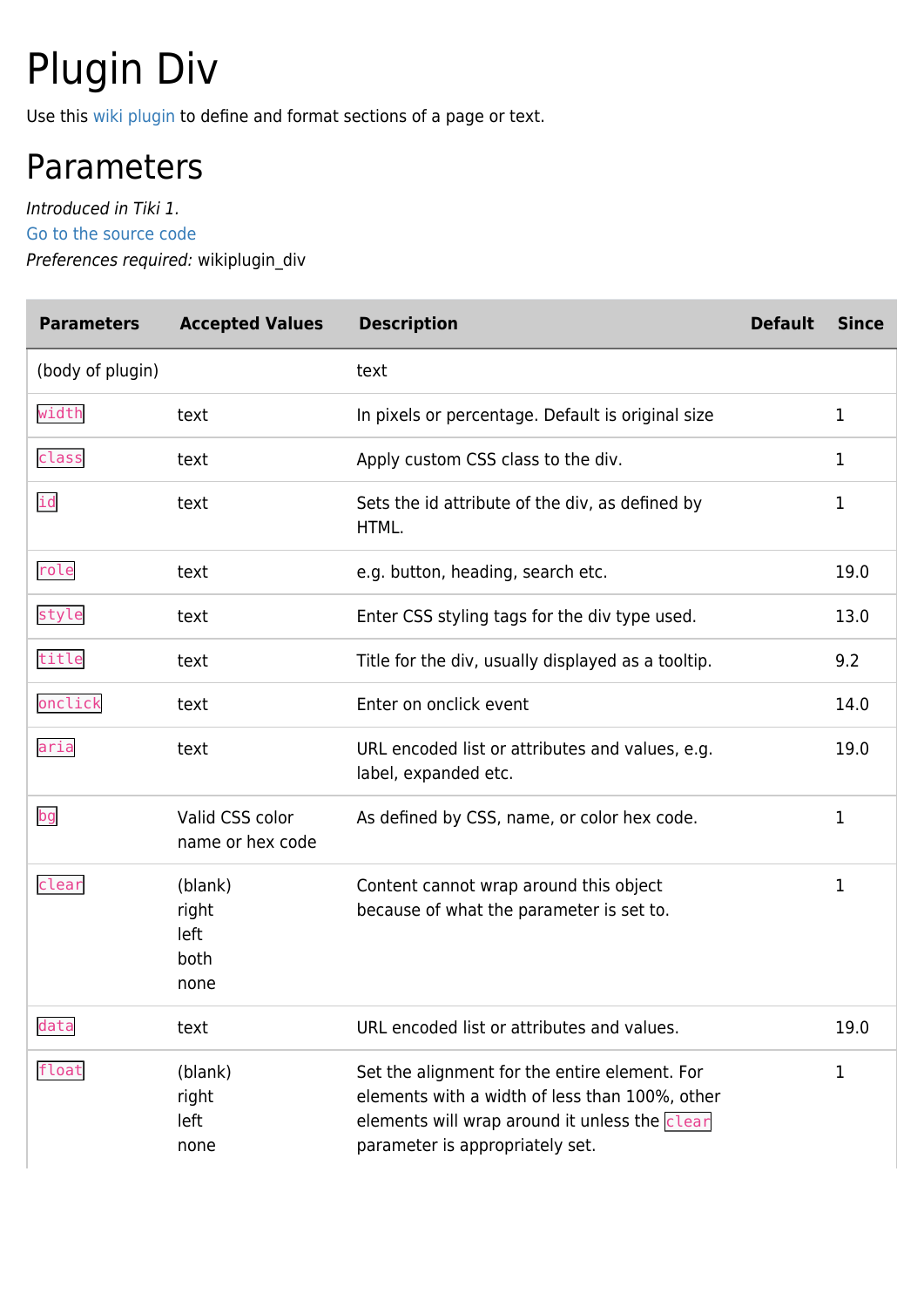| align | (blank)<br>left<br>right<br>center<br>justify                                  | Aligns the text within the element                       |     |  |
|-------|--------------------------------------------------------------------------------|----------------------------------------------------------|-----|--|
| type  | (blank) div span<br>pre  b  i  tt  p <br>blockquote  h1  h2 <br>h3  h4  h5  h6 | Indicate the type of HTML tag to use (default is<br>div) | div |  |

### Controlling "Wrapping"

If this plugin is used and the  $fload$  parameter is used to align a block, then other elements on the page may "wrap" around that block. To avoid this or otherwise control the wrapping, the DIV plugin needs to be followed by another plugin or code that sets the clear property. Here are three ways to do this where all wrapping is stopped:

| Method                                 | Syntax to avoid all wrapping                                                                                                                                   |
|----------------------------------------|----------------------------------------------------------------------------------------------------------------------------------------------------------------|
| PluginDiv<br>(starting with version 4) | {DIV(clear="both")}{DIV}                                                                                                                                       |
| PluginTag                              | {TAG(tag=br style=clear:both)}{TAG}                                                                                                                            |
| Dynamic Variable                       | Establish a variable like $\frac{1}{2}$ clear <sup>8</sup> and set to $\frac{1}{2}$ style="clear: both" /> . To set its<br>value, click on NaV the first time. |

The clear property can also be set to  $right$  or  $left$  as needed for desired effect.

### Examples Type=div

This code,

{DIV(float="right" width="200px" bg="#FFEBCD" align="center")} This section is a "div" that is 200 pixels wide, has a nice blanched almond background color, aligns to the right because float=right, with text that aligns center because align=center.{DIV}

Would produce:

Type=span

This code,

This section is a "div" that is 200 pixels wide, has a nice blanched almond background color, aligns to the right because float=right, with text that aligns center because align=center.

With type=span, the text remains inline. {DIV(type="span" bg="yellow")} This text is in a "span" that is that is highlighted yellow.{DIV} And this text is after the span.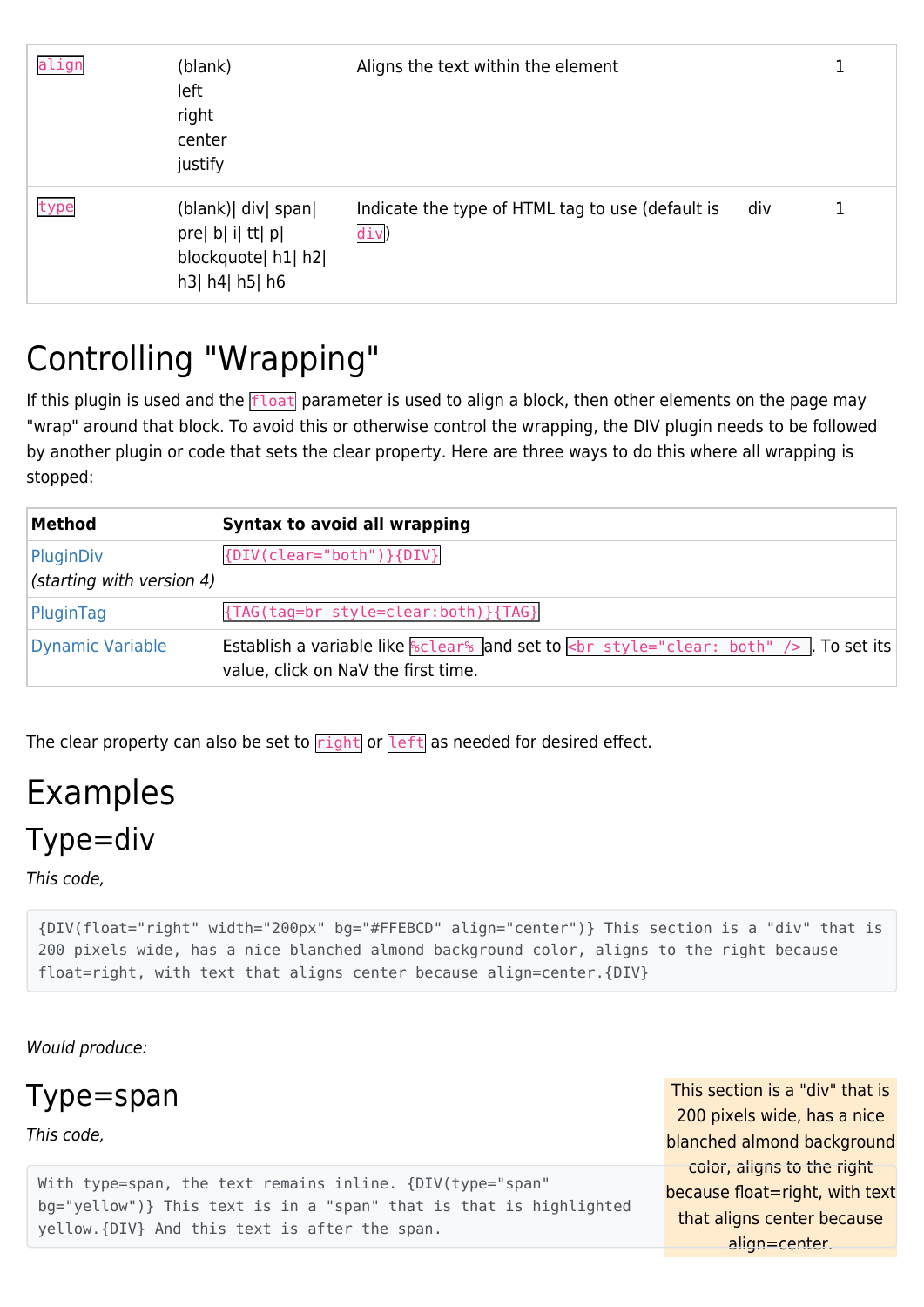Would produce:

With type=span, the text remains inline. And this text is after the span.

#### Type=pre

This code,

```
{DIV(type="pre" align="justify" bg="#D8BFD8" width="600px")} Using "pre" displays text in a
fixed-width font, preserves spaces and any
line breaks (enter was hit twice before "line").
The width only controls the color, not the text. {DIV}
```
Would produce:

```
Using "pre" displays text in a fixed-width font, preserves spaces and
any
line breaks (enter was hit twice before "line").
The width only controls the color, not the text.
```
### Type=blockquote

This code,

```
{DIV(type="blockquote" width="150px" align="justify")} Notice that blockquote indents the
text. Here the width has been set at 150 pixels and the text is justified.{DIV}
```
#### Would produce:

Notice that blockquote indents the text. Here the width has been set at 150 pixels and the text is justified.